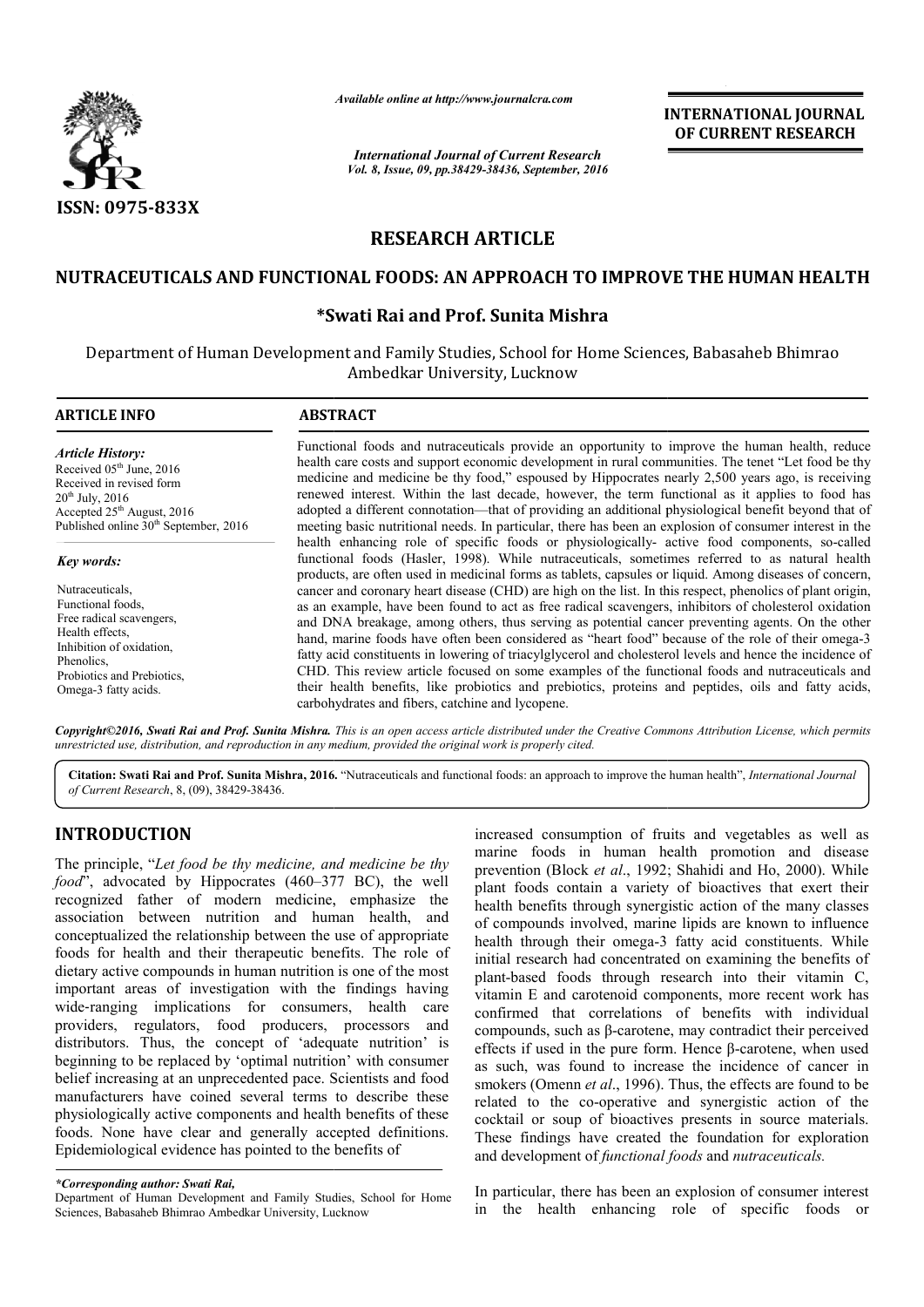physiologically- active food components, so-called functional foods (Hasler, 1998). Clearly, all foods are functional, as they provide taste, aroma, or nutritive value. Within the last decade, however, the term functional as it applies to food has adopted a different connotation—that of providing an *additional*  physiological benefit beyond that of meeting basic nutritional needs. This Scientific Status Summary reviews the literature for the primary plant and animal foods that have been linked with physiological benefits. In the past few years, many bioactive constituents of food have been commercialized in the form of pharmaceutical products (pills, capsules, solutions, gels, liquors, powders, granulates, etc.) that incorporate food extracts or phytochemical-enriched extracts to which a beneficial physiological function has been directly or indirectly attributed. This range of products cannot be truly classified as "food" or "pharmaceutical", and a new hybrid term between nutrients and pharmaceuticals, 'nutraceuticals', has been coined to designate them. No official definition exists for the term "nutraceutical", though it is often used to describe a broad list of products sold under the premise of food components with an expressed intent of treatment or prevention of disease and for enhancing the health and wellbeing of an individual. The modern nutraceuticals and functional foods market have begun to develop in Japan during the 1980. In contrast to the natural herbs and spices used as folk medicine for centuries throughout Asia, the nutraceuticals and functional foods industry has grown alongside the expansion and exploration of modern technology, new research conducted among food scientists has shown that, there is more to Food Science than what was understood just a couple decades ago. Until just recently, analysis of food was limited to the flavor of food (sensory taste and texture) and its nutritional value (composition of carbohydrates, fats, proteins, waters vitamins and minerals). However, there is growing evidence that other components of food may play an integral role in the link between food and health. Consumers are increasingly interested in the health benefits of foods and have begun to look beyond the basic nutritional benefits of food to the disease prevention and health enhancing compounds contained in many foods. This combined with a more widespread understanding of how diet affects disease, health-care costs and aging populations have created a market for functional foods and natural health products. Functional foods and nutraceuticals provide an opportunity to improve the health, reduce health care costs and support economic development in rural communities. They also offer a way for some producers to diversify their agriculture and marine-based crops. According to market statistics, the global functional foods and nutraceuticals market is growing at a rate that is outpacing the traditional processed food market.

## MATERIALS AND METHODS

### Objective of the study

The overarching objective of this study is to identify concepts that should be included in a broadly accepted nutraceutical and functional food definition and their health benefits.

#### The key objectives of this study are

1. To identify key concepts found in the various definitions of nutraceutical and functional food

- 2. To identify the basic difference between nutraceutical and functional food
- 3. To know about the challenges and opportunities of nutraceutical and functional food
- 4. To analyze the benefits of pre-determined nutraceutical and functional food on human health

### To attain these objectives, the following methodological steps are taken

- 1. Refer to the relevant literature in order to identify various key components of nutraceuticals and functional food.
- 2. Analyze relevant literature to identify and develop principles that would contribute to illustrate the health benefits of nutraceuticals.

#### Search criteria

The objective was to collect information on nutraceutical and functional food cited in the literature from various sources.

- 1. Websites of regulatory agencies and government departments responsible for regulating standards of food and related products like nutraceuticals (www.fssai.gov.in, www.fda.gov, www.hc‐sc.gc.ca, www.efsa.europa.eu, www.fao.org, www.emea.europa. eu, and www.foodstandards.gov.au);
- 2. Digital archives and databases of biomedical and life sciences journal literature (PubMed (www.ncbi.nlm.nih. gov/pubmed), (http://direct.bl.uk/bld), Google Scholar (http://scholar.google.com) and Scirus (www.scirus. com).
- 3. Academic journals;
- 4. Legal texts and literature (e.g. Lexis‐Nexis (www.lexisnexis.com) and Global Legal Information Network (www.glin.gov));
- 5. Internet search (www.google.com, www.altavista.com, and www.bing.com).

The search terms used were: "Nutraceutical and functional food", "Nutraceuticals", "Nutraceutical Definition" "Definition of Nutraceutical and functional food", "Nutraceutical and functional food benefits", and "Nutraceutical Claims".

### Differences in the Definition Between Functional Foods and Nutraceuticals

Today the exploration and exploitation of the disease fighting properties of a multitude of phytochemicals found in both food and nonfood plants have created a renaissance in human health and nutrition research. At the same time, many opportunities for the development of novel dietary products have been created. With all new fields of study come new terms. *"Nutraceuticals"* and *"functional foods"* are two new terms used to describe health-promoting foods or their extracted components. Although debate continues regarding the exact meaning of these terms, it is convenient to consider *nutraceuticals* as healthful products that are formulated and taken in dosage form (capsules, tinctures, or tablets). *Functional foods*, on the other hand, are products that are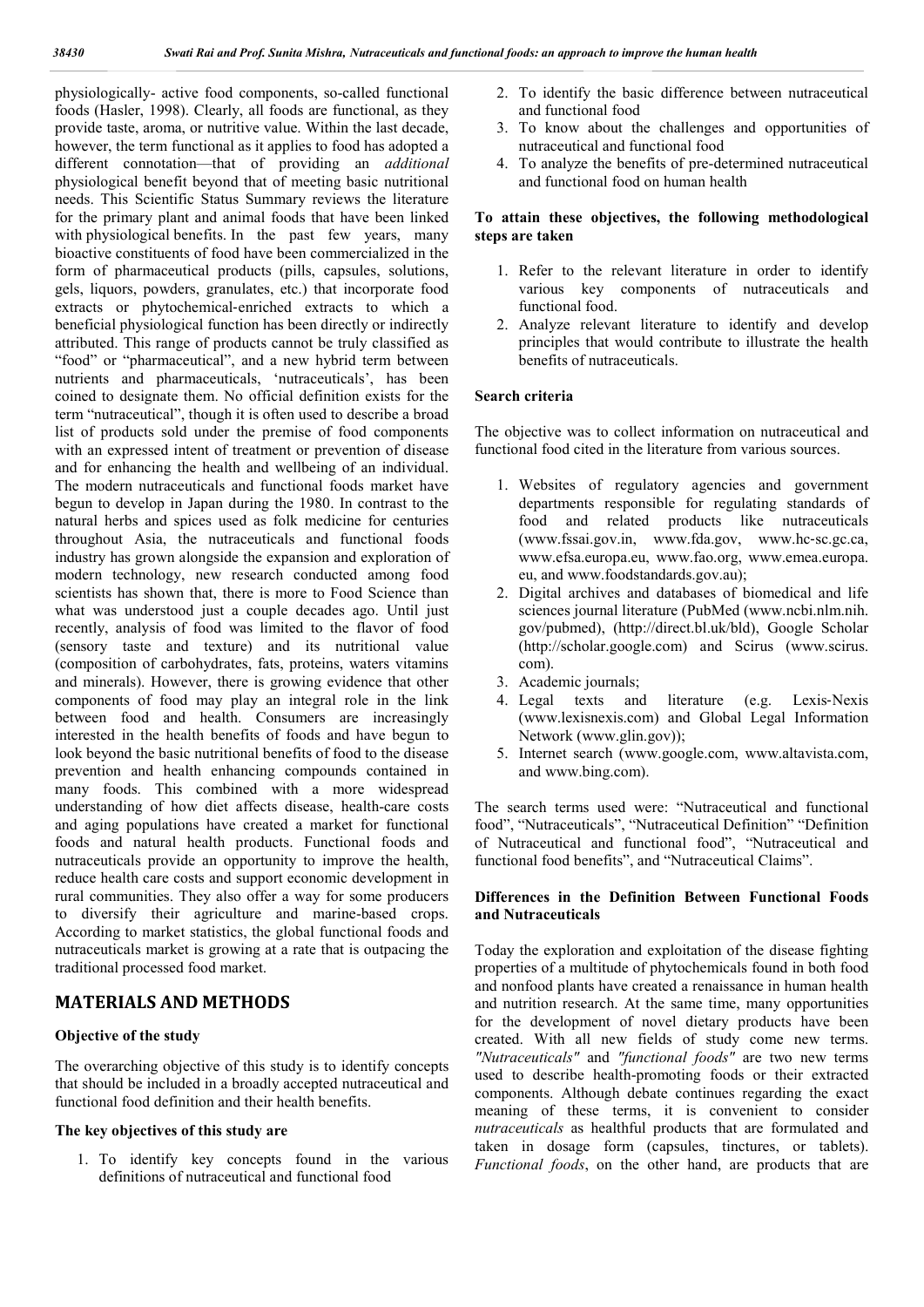consumed as foods and not in dosage form. The term<br>"nutraceutical" was coined from "nutrition" and coined from *"nutrition"* and *"pharmaceutical"* in 1989 by Stephen DeFelice, MD, founder and chairman of the Foundation for Innovation in Medicine (FIM), Cranford, NJ. According to DeFelice, nutraceutical can be defined as, *"a food (or part of a food)* that provides medical or health benefits, including the prevention and/or treatment of a disease."However, the term *nutraceutical* as commonly used in marketing has no regulatory definition and Kalra redefined *functional foods and nutraceuticals*. When food is being cooked or prepared using "scientific intelligence" with or without knowledge of how or why it is being used, the food is called *"functional food".* Thus, *functional food* provides the body with the required amount of vitamins, fats, proteins, carbohydrates, etc, needed for its healthy survival. When functional food aids in the prevention and/or treatment of disease(s) and/or disorder(s) other than anemia, it is called a nutraceuticals. (Since most of the functional foods act in some way or the other as anti-anemic, the exception to anemia is considered so as to have a clear distinction between the two terms, *functional food and nutraceuticals* ). Thus, a functional food for one consumer can act as a nutraceuticals for another consumer. Examples of nutraceuticals include fortified dairy products (milk) and citrus fruits (orange juice). *A functional food* is similar in appearances to or may be conventional food that consumed as a part of unusual diet and is demonstrated to have physiological benefit and/or reduce the risk of chronic diseases beyond basic nutritional function. In another definition, a nutraceuticals is a product isolated or purified from foods that is generally sold in medicinal forms not usually associated with foods. When a nutraceuticals is demonstrated to have a physiological benefit or provide protection against chronic disease, the functional foods are defined broadly as foods that provide more than simple nutrition; they supply additional physiological benefit to the consumer.

### Benefits

From the consumers' point of view, functional foods and nutraceuticals may offer many benefits:

- May increase the health value of our diet.
- May help us live longer.
- May help us to avoid particular medical conditions.
- May have a psychological benefit from doing something for oneself.
- May be perceived to be more "natural" than traditional medicine and less likely to produce unpleasant sideeffects.
- May present food for populations with special needs (e.g. nutrient-dense foods for the elderly).

### Bridging the gap between food and medicine

Nutraceuticals are foods or food ingredients that provide medical or health benefits. This emerging class of products blurs the line between food and drugs. They do not easily fall into the legal categories of food or drug and often inhabit a grey area between the two. Within European Union (EU) law the legal categorization of a nutraceutical is, in general, made

on the basis of its accepted effects on the body. Thus, if the substance contributes only to the maintenance of healthy tissues and organs it may be considered to be a food ingredient. If, however, it can be shown to have a modifying effect on one or more of the body's physiological processes, it is likely to be considered to be a medicinal substance. Within European Medicines law a nutraceutical can be defined as a medicine for two reasons:

- 1) It can used for the prevention, treatment or cure of a condition or disease or
- 2) It can be administered with a view to restoring, correcting or modifying physiological functions in human beings.



### Classification of nutraceuticals

Regarding the promise of nutraceuticals, they should be considered in two ways:

• Potential nutraceuticals

• Established nutraceuticals

A potential nutraceutical is one that holds a promise of a particular health or medical benefit; such a potential nutraceutical only becomes an established one after there are sufficient clinical data to demonstrate such a benefit. It is disappointing to note that the overwhelming majority of nutraceutical products are in the 'potential' category, waiting to become established. The food products used as nutraceutical are categorized as:

- Prebiotic and Probiotic
- Proteins and Peptides
- Carbohydrates and Fibres
- Lipids and Fatty acids
- **Lycopenes**
- Catechins
- Vitamins

#### Prebiotic and Probiotic

We have bacteria living in our gut. Some of them could make me sick; however there are also bacteria that are actually beneficial. These "friendly" bacteria help keep bad bacteria and yeast from growing in the intestinal tract. Bacteria also help make vitamin K and keep immune system functioning properly.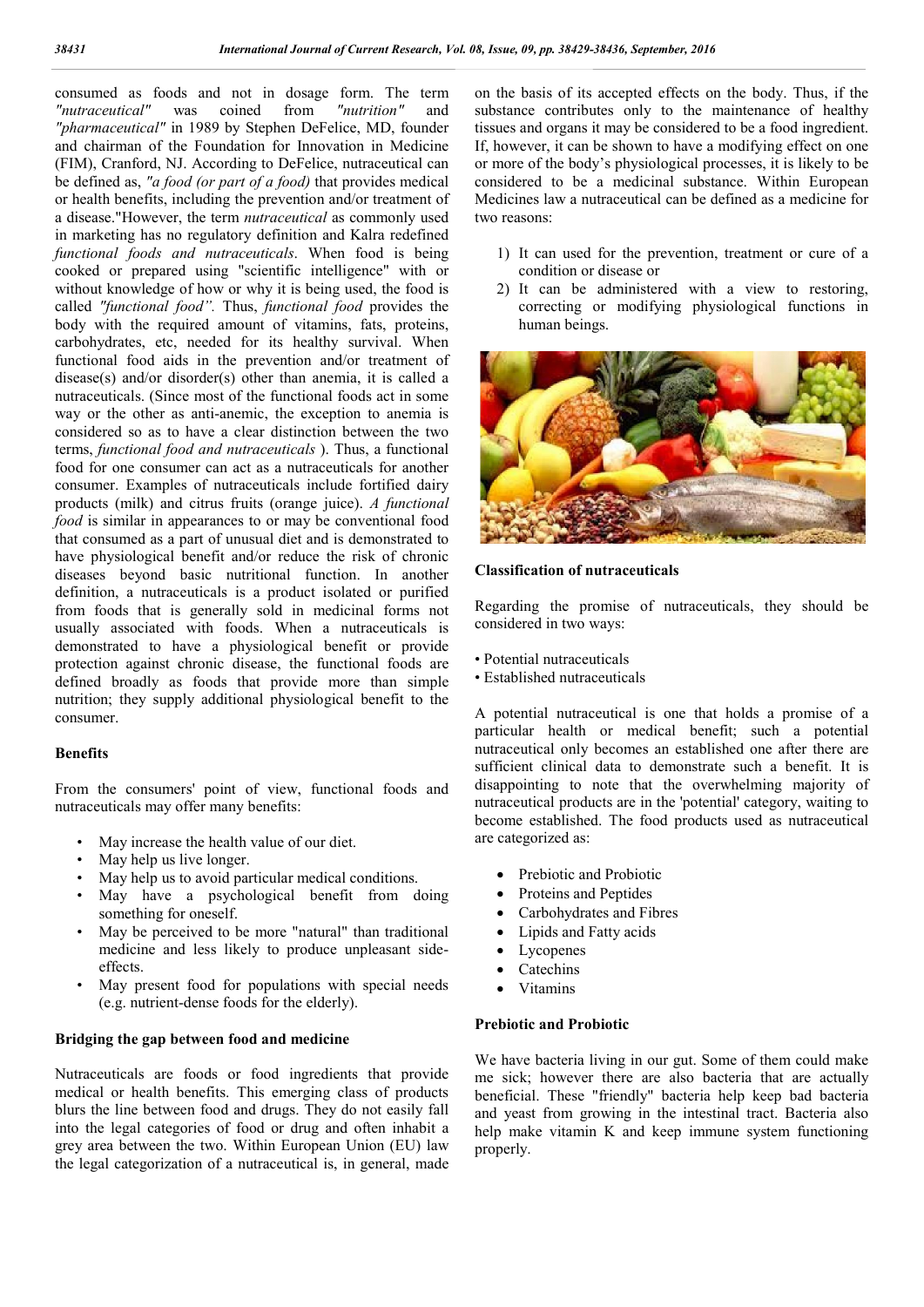

Normally we have an abundance of friendly bacteria, however antibiotic therapy, stress and poor dietary choices may all cause intestinal dysbiosis, which is a bacterial imbalance that results in overgrowth of bad bacteria and yeast. A common cause of dysbiosis is antibiotic therapy. The antibiotics that we take for killing an infection will also kill the healthy bacteria in the digestive tract. Prebiotics and probiotics can restore the balance of bacteria in our digestive tract. Probiotics are beneficial bacteria that can be found in various foods. When we eat probiotics, we will add these healthy bacteria to our intestinal tract. Common strains include *Lactobacillus* and *Bifidobacterium* families of bacteria. Probiotics bacteria like *lactobacilli* are naturally found in fermented foods like sauerkraut and yogurt. Some foods will have added probiotics as healthy nutritional ingredients, which will be evident on the label. Prebiotics are non-digestible foods that make their way through our digestive system and help good bacteria grow and flourish. Prebiotics keep beneficial bacteria healthy. Prebiotics that feed the beneficial bacteria in the gut mostly come from carbohydrate fibers called oligosaccharides. Sources of oligosaccharides include fruits, legumes and whole grains. Fructo -oligosaccharides may be taken as a supplement or added to foods. Many studies have demonstrated the potentially extensive impact of prebiotics on the composition of the gut micro biota, stimulating directly or indirectly putative beneficial gut commensal other than lactic acid bacteria. Consequently, these findings open other exciting areas of research for the discovery of new probiotic strains and symbiotic combinations. Well-designed clinical studies in humans are still needed to further investigate the optimal dose, duration and specific effects of each probiotic strain and/or

prebiotic when embedded in food matrices, for different populations such as infants and elderly that have a different gut microbial composition and immune status. By elucidating the mechanisms of probiosis and prebiosis, scientists can design enhanced functional foods tailored to improve host health.

#### Proteins and Peptides

Proteins are long-chain polymers of amino acids while peptides represent the shorter forms. Proteins in our foods can act as health promoters in 2 ways, firstly, by acting as indigestible substances in our digestive tract, they trap and expel (through feces) toxins and bile, thereby reducing the reabsorption of cholesterol from the large intestine. Buckwheat and soybean proteins are known to contain substantial amounts of indigestible proteins and their increased consumption is beneficial to maintaining a clean and healthy gut. Secondly, proteins can be converted into peptides during digestion and are then absorbed into the blood circulatory system. Some of these bioactive peptides, especially from soybean proteins, have been shown to be capable of preventing the production of cholesterol by liver cells, which can lead to lower levels of cholesterol in the blood. Most food derived bioactive peptides thus far have been isolated from milk-based products. A wide range of activities has been described for bioactive peptides including antimicrobial and antifungal properties, blood pressure-lowering effects, cholesterol-lowering ability, antithrombotic effects and enhancement of mineral absorption, immunomodulatory effects and localized effects on the gut. Although there is still considerable research to be performed in the area of food-derived bioactive peptides, it is clear that the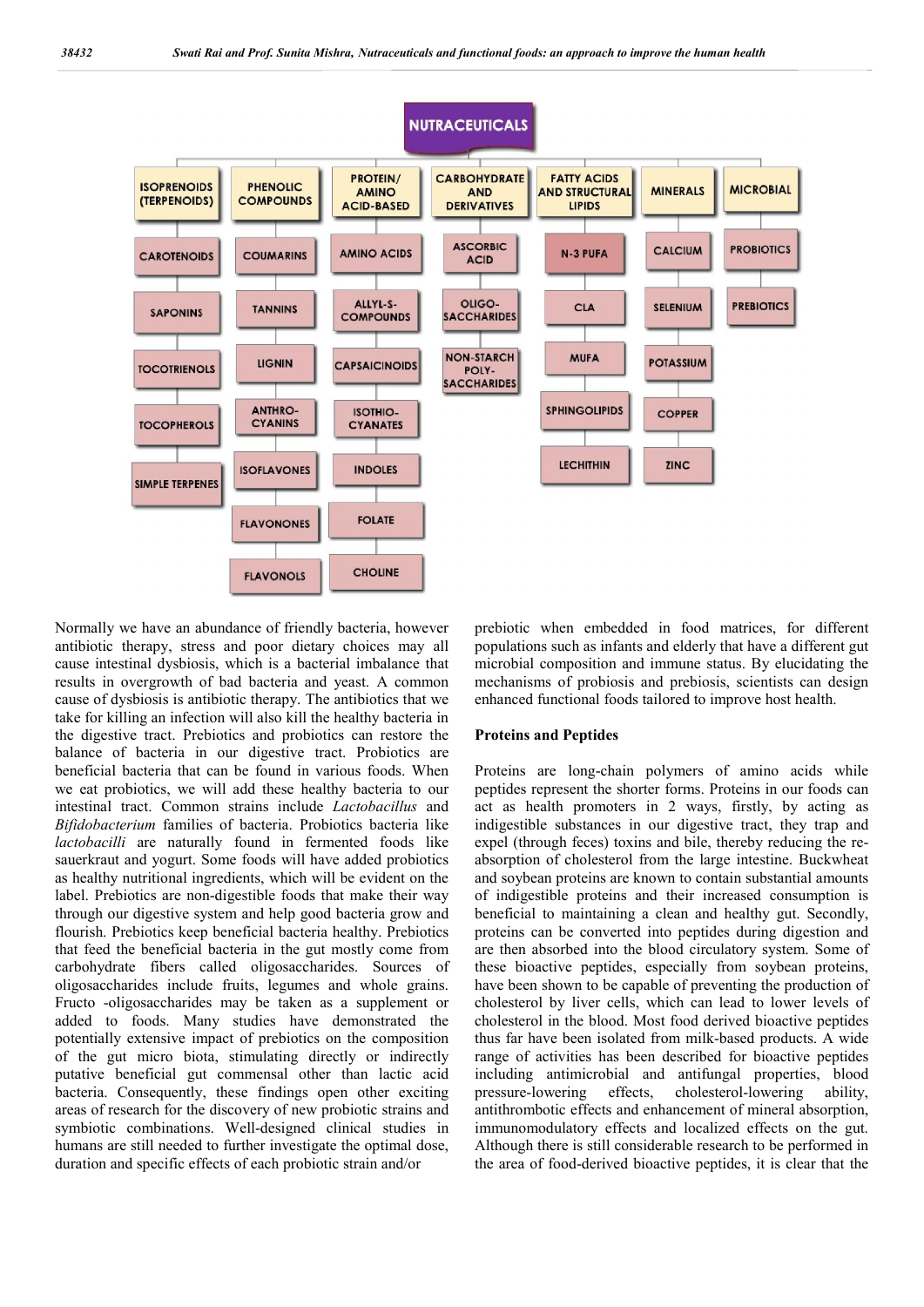generation of bioactive peptides from dietary proteins during the normal digestive process is of importance. Therefore, it will become necessary when determining dietary protein quality to consider the potential effects of latent bioactive peptides that are released during digestion of the protein. Peptides can also be made by custom-designed enzyme digestion of proteins in a reaction vessel. Ingestion of such peptides either as part of a food or drink or in pill forms has been shown to reduce blood pressure in hypertensive patients. A sour milk drink product that contains bioactive peptides is widely sold in Japan and some European countries.

### Carbohydrates and Fibres

Carbohydrates take the form of sugars, oligosaccharides, starches and fibers and are one of the three major macronutrients which supply the body with energy (fat and protein being the others). There is now good evidence that at least 55% of our daily calories should come from carbohydrates. Whereas it is important to maintain an appropriate balance between calorie intake and expenditure, scientific studies has suggested that a diet containing an optimum level of carbohydrates may help to prevent body fat accumulation; starch and sugars provide readily accessible fuel for physical performance; dietary fibers, which is a carbohydrate, helps keep the bowel functioning correctly. Apart from the direct benefits of carbohydrates for the body, they are found in a wide range of foods which themselves bring a variety of other important nutrients to the diet. For this reason it is recommended that carbohydrates be supplied from diverse food sources to ensure that the overall diet contains adequate nutrients. Fructose oligosaccharide and galactose oligosaccharide fortified infant formulas are currently on the market; these are intended to support the developing immune systems of neonates. Fructans are an important ingredient in functional foods because evidence suggests that they promote a healthy colon (as a prebiotics agent) and help reduce the incidence of colon cancer. Carbohydrates in all shapes and forms are good for our health. They can help to control body weight, especially when combined with exercise, are vital for proper gut function and are an important fuel for the brain and active muscles. The most important messages for the public recommended by the recent report from the World Health Organization and the Food and Agriculture Organization of the United Nations on carbohydrates in human are: An optimum diet contains at least 55% of energy from carbohydrates and 20-35 g dietary fiber/day for all those over two years of age, a wide range of carbohydrate-containing foods should be consumed so that the diet is sufficient in essential nutrients and dietary fiber. Dietary fiber is found in plant foods (fruit, vegetables and whole grains) and is essential for maintaining a healthy digestive system. Fiber cannot be fully digested and is often called bulk or roughage. The two types of fiber found in food are soluble and insoluble. Soluble fiber, which can dissolve in water, is found in beans, fruits and oat products and can help to lower blood fats and maintain blood sugar. Insoluble fiber cannot dissolve in water, so passes directly through the digestive system. It's found in whole grain products and vegetables and it increases the rate at which food passes through the gut. High-fiber foods take longer to digest, so keep you feeling fuller for longer. The slow and steady digestion of food through the gut helps control blood sugar and assists with weight maintenance. Fiber helps in the digestive process and can help lower blood cholesterol. Fiber promotes bowel regularity and keeping the gastrointestinal tract clean to help reduce the risk of developing diverticular disease and constipation. A high-fiber diet may reduce the risk of developing diabetes and colorectal cancer. Dietary intake of plant fibers is important for maintaining a healthy gut and reducing glucose absorption, which can be beneficial to diabetic patients. Consumption of insoluble fibers such as cellulose and hemicelluloses, as found in bran, leafy vegetables or fruit skins (e.g. apples and pears), serve as roughage and help to reduce the caloric value of diets, which is important in obese and diabetic conditions. Soluble fiber (also called gums and pectin) is abundant in whole grain barley and oats, as well as in fruits such as ripe strawberries and bananas; this type of fiber forms a viscous indigestible mass in the gut and helps trap digestive enzymes, cholesterol, starch, glucose and toxins that are then expelled through the feces. In this way, soluble fiber can help obese people reduce the amount of calories they absorb from their food and help diabetics by reducing the rate of starch digestion and glucose absorption. Fibers and phytochemicals have long been recognized as the active nutrients responsible for the health benefits of fruits and vegetables to humans. Interest in incorporating bioactive ingredients such as dietary fiber and phenolic antioxidants into popular foods like bread has grown rapidly, due to the increased consumer health awareness. The added bioactive ingredients may or may not promote the development of bread dough. They have different functional properties that may affect perceived taste or use in different food applications. Spreadbury reported that, a diet of grain-free whole foods with carbohydrate from cellular tubers, leaves and fruits may produce a gastrointestinal microbiota consistent with our evolutionary condition, potentially explaining the exceptional macronutrient-independent metabolic health of non-Westernized populations and the apparent efficacy of the modern "Paleolithic" diet on satiety and metabolism. Galactooligosaccharides (GOS) as functional food constituents play a special role as prebiotics in gastrointestinal tract. Zoetendal *et al*. suggested that rapid uptake and fermentation of available carbohydrates contribute to maintaining the micro biota in the human small intestine.

### Lipids and Fatty acids

Fish oil has long been recognized as a functional food because of its ability to reduce blood pressure and lower the risk for other cardiovascular disorders such as abnormal heart beat and blockage of blood vessels by cholesterol. The healthpromoting effect of fish oil is now known to be due to the omega-fatty acids, especially omega-3 and omega-6. The main omega-3 fatty acids in fish oil are docosahexaenoic (DHA) and eicosapentaenoic acids (EPA). DHA in particular has been shown to be an important structural component of the brain and contributes to improved memory functions. Recently, increased incorporation of DHA into margarines and baby foods has been promoted to enhance brain memory development; a role in reducing the severity of Alzheimer's disease has been suggested for DHA. Other omega-fatty acids such as linoleic and linolenic acids also provide increased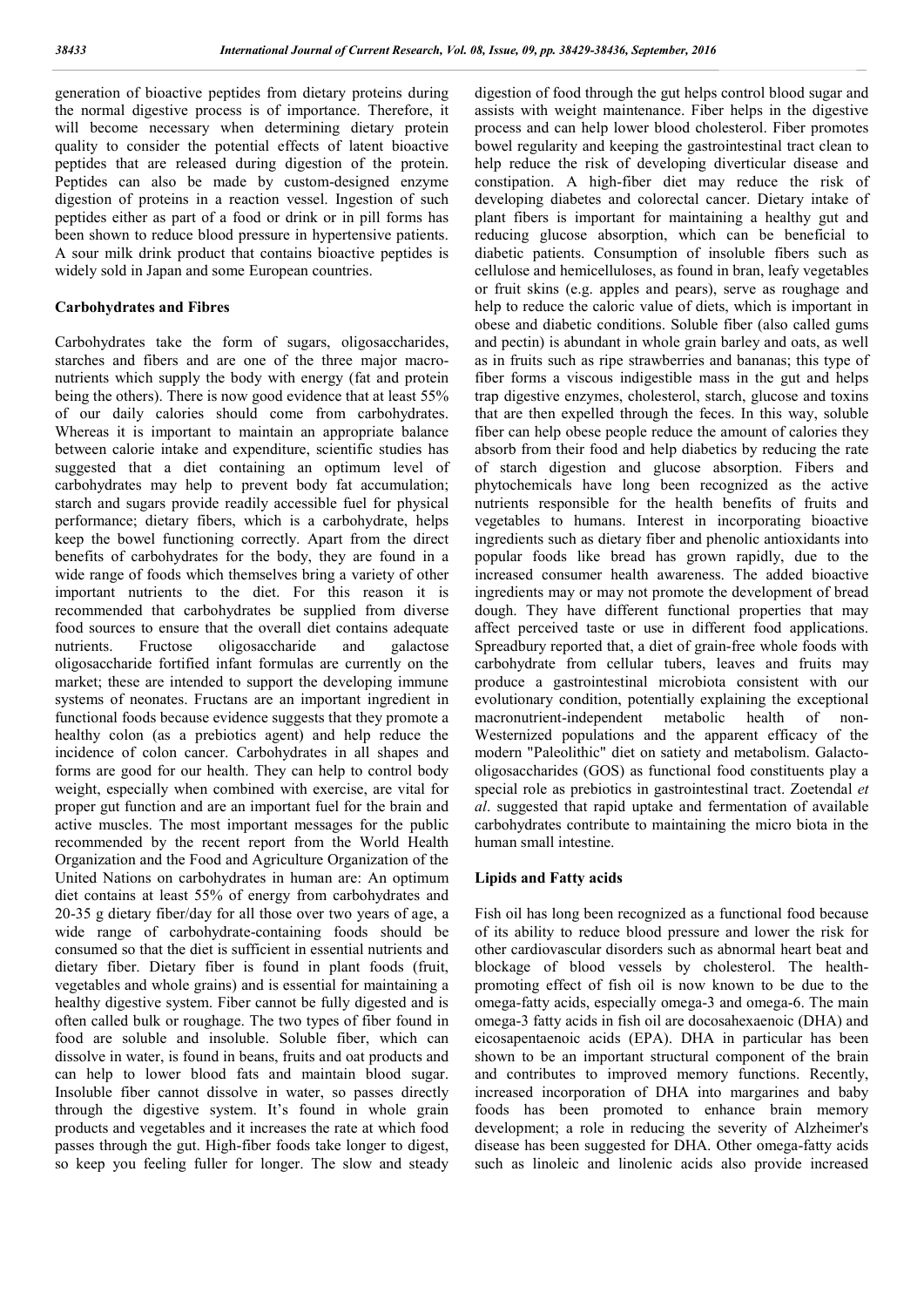cardiovascular benefits; they are abundant in fish oil, vegetable oils (canola, soybean and sunflower) and nuts such as peanuts and almonds. Consumption of nuts is highly recommended since they are also packed with high levels of antioxidants that help maintain integrity of organs, blood vessels and genes. Apart from the omega fatty acids, conjugated linoleic acid (CLA) is another important lipid that has been shown to positively impact human health. CLA is found mostly in dairy products or meat products derived from ruminant animals (cow, goats and sheep). Several studies reported possible anticancer effects of *n*-3 fatty acids (particularly breast, colon and prostate cancer). Omega-3 fatty acids reduce prostate tumor growth slowing histopathological progression and increased survival. Among n-3 fatty acids [omega-3], neither long-chain nor short-chain forms were consistently associated with breast cancer risk. Lands and William suggested that, the in-vitro anti-inflammatory activity of *n*-3 acids translates into clinical benefits. Cohorts of neck pain patients and rheumatoid arthritis sufferers have demonstrated benefits comparable to those receiving standard non-steroidal anti-inflammatory drugs (NSAIDs). Those who follow a Mediterranean-style diet tend to have less heart disease; higher HDL ("good") cholesterol levels and higher proportions of *n*-3 in tissue highly unsaturated fatty acids. Overall, omega-3 PUFA supplementation was not associated with a lower risk of allcause mortality, cardiac death, sudden death, myocardial infarction, or stroke based on relative and absolute measures of association. Also, Mickleborough reported that, Omega-3 polyunsaturated fatty acids (PUFAs) have been shown to decrease the production of inflammatory eicosanoids, cytokines and reactive oxygen species, possess immunomodulatory effects and attenuate inflammatory diseases. Avocado oil carefully prepared and stored, contains components which can bring many health benefits, while also providing the sensory and culinary benefits expected of food oil. The oil because of its nutritional benefits is an excellent contributor to a healthy and balanced diet and is of particular benefit in diets which help to prevent coronary heart disease, diabetes and possibly prostrate problems. The greatest exponent of monounsaturated fat is olive oil and it is a prime component of the Mediterranean Diet. People who consumed 25 milliliters (ml)-about 2 tablespoons-of virgin olive oil daily for 1 week showed less oxidation of LDL cholesterol and higher levels of antioxidant compounds, particularly phenols, in the blood.

### Catechins (Proanthocynides)

Catechin is a very abundant component in green tea, although black tea also contains sufficient quantities. For tea drinkers to reap maximum benefits, it is important that the tea is boiled for several minutes to extract high quantities of catechins into the liquid beverage. Catechins are strong antioxidants that inhibit damage to DNA and blood vessels, thereby reducing the risks of cancer development and cardiovascular diseases, respectively. Cranberry juice contains high levels of epicatechin polymers that prevent adhesion of viruses and bacteria to the urinary tract; regular consumption of cranberry juice or cranberry concentrate tablets has been shown to reduce antibiotic requirements in women experiencing urinary tract infection. Murphy *et al.* reported that, cocoa flavanol and

procyanidin supplementation for 28 days significantly increased plasma epicatechin and catechin concentrations and significantly decreased platelet function.

### Lycopene

This is a compound that is very abundant in tomatoes and other brightly colored foods such as papaya, watermelon, carrot, pink guava and pink grapefruit. For the best source of lycopene, consumption of concentrated tomato products such as tomato paste, canned pizza sauce, spaghetti sauce, barbecue sauce and ketchup are highly recommended. In addition, consumers should note that cooked tomato products provide better availability of lycopene than raw tomato products. Lycopene provides health benefits by neutralizing hazardous waste products such as reactive oxygen species (ROS) that our bodies normally produce during conversion of nutrients into energy. ROS are dangerous compounds that can damage DNA and promote cancer formation. They also damage lipids that are vital to keeping our hearts and blood vessels functioning properly; such damage can lead to development of hypertension. Increasing consumption of lycopene-containing food products can reduce blood pressure in hypertensive patients by reducing plaque development (hardening of blood vessels). Also Previous studies have also shown that men who ate 10 or more servings of tomato products (pizza sauce, tomato sauce) per week or those with high levels of lycopene in their blood were substantially less likely (about 34%) to develop prostate cancer than those who consumed little or no tomato products. Tomato purée revealed a much stronger, dose-dependent, anti-mutagenic effect compared with corresponding doses of pure lycopene. Results indicated that lycopene has anti-mutagenic effects, although the effects are lower than that of tomato purée, which contains a complex mixture of bioactive phytochemicals. The anti-mutagenic effect is connected with the chemoprotective role of lycopene, tomatoes and tomato products in the prevention of carcinogenesis. Lycopene-the carotenoid responsible for the red color of tomatoes-has attracted attention because of its role in the prevention of chronic diseases in which oxidative stress is a major etiological factor, such as cancer, cardiovascular and neurodegenerative diseases and hypertension, among others. Antioxidants, including lycopene, interact with reactive oxygen species, can mitigate their damaging effects and play a significant role in preventing these diseases, also Palozza *et al*. reported that, the experimental basis of lycopene for such health benefits is not fully understood. One of the possible mechanisms for its protective activities is by down-regulation of the inflammatory response.

### Vitamins

Mankind has been relatively unsuccessful in the search for the ultimate panacea for all ills; however, in the field of functional foods, few nutritional components have so many fundamental and diverse biological properties as folic acid and related B group vitamins. B vitamins, particularly folate, may give considerable protection against serious diseases such as cancer, heart disease and birth defects. Micronutrient malnutrition, the so-called hidden hunger, affects more than half of the world's population, especially women and preschool children in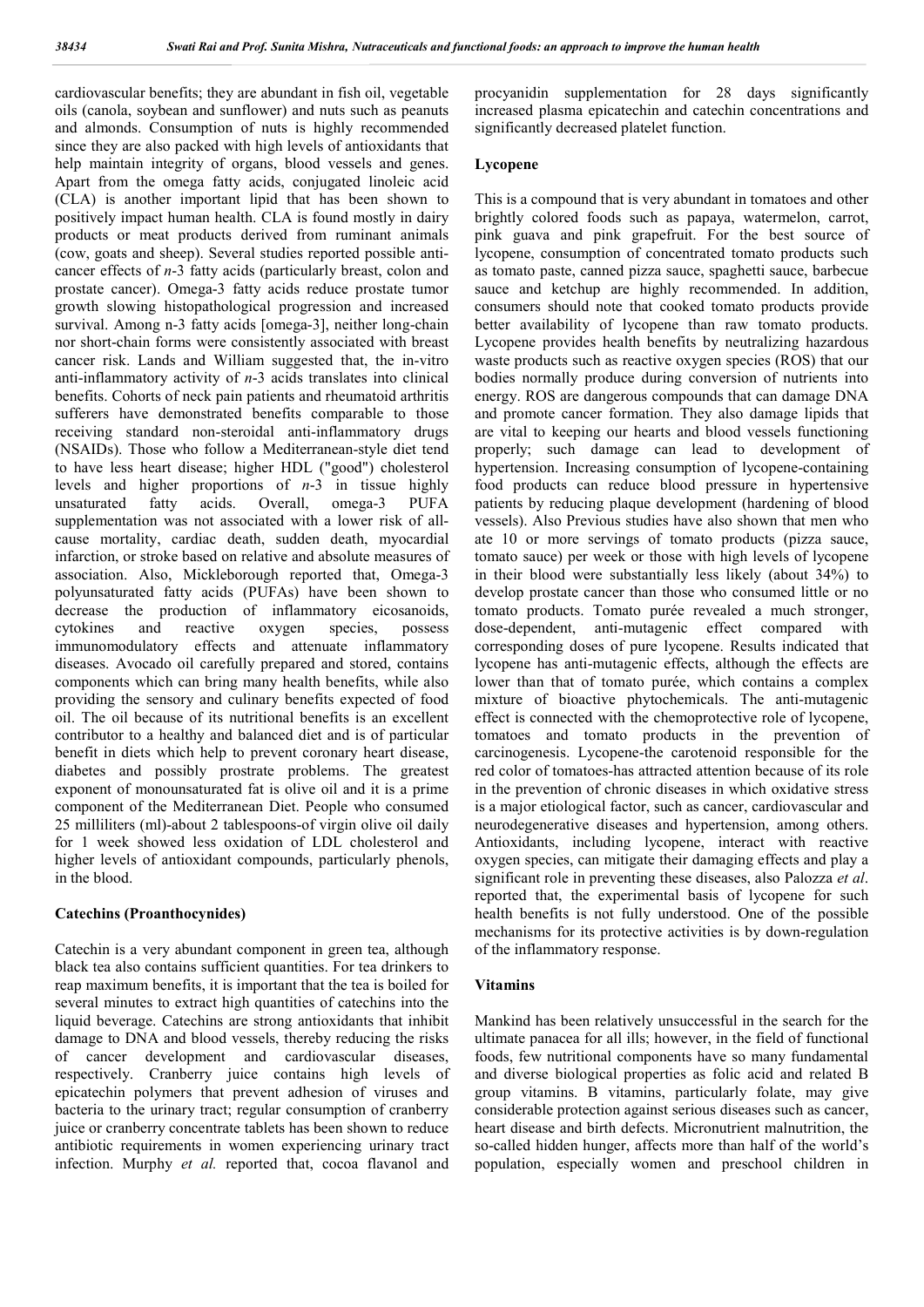developing countries. Even mild levels of micronutrient malnutrition may damage cognitive development, lower disease resistance in children and increase the incidence of childbirth mortality. The costs of these deficiencies, in terms of diminished quality of life and lives lost, are enormous. The clinical and epidemiological evidence is clear that select minerals (iron, calcium, selenium and iodine) and a limited number of vitamins (folate, vitamins E, B6 and A) play a significant role in the maintenance of optimal health and are limiting in diets. Folic acid fortification appears to have had a positive effect on the incidence of neural tube defects. The new dietary recommendation for folic acid takes into account the benefits of protecting against these birth defects, but makes no recommendation on the benefits of protecting against heart disease. Vitamin D can contribute not only to prevention of osteoporosis but also to a reduction in certain cancers and multiple scleroses and to an improvement in the prognosis of patients with osteoarthritis. Research on the role of vitamin E in protecting against heart disease is equivocal. Vitamin E supplementation of at least 100 IU per day for 2 or more years reduced adverse outcomes related to heart disease by 37% in men and 41% in women. Also vitamin C plays an important role in providing antioxidant protection; vitamin C supplementation for 10 or more years was associated with a substantial reduction in risk of cataracts. Higher vitamin C intake among elderly people might also provide some protection against both cognitive impairment and cerebrovascular disease.



Bridging the gap between food and medicine

Nutraceuticals are foods or food ingredients that provide medical or health benefits. This emerging class of products blurs the line between food and drugs. They do not easily fall into the legal categories of food or drug and often inhabit a grey area between the two. Within European Union (EU) law the legal categorization of a nutraceutical is, in general, made on the basis of its accepted effects on the body. Thus, if the substance contributes only to the maintenance of healthy tissues and organs it may be considered to be a food ingredient. If, however, it can be shown to have a modifying effect on one or more of the body's physiological processes, it is likely to be considered to be a medicinal substance. Within European Medicines law a nutraceutical can be defined as a medicine for two reasons:

- 1) It can used for the prevention, treatment or cure of a condition or disease or
- 2) It can be administered with a view to restoring, correcting or modifying physiological functions in human beings.

### Challenges and Opportunities

The field of nutraceuticals and functional foods is new and many gaps exist in the knowledge base, for example, it is widely accepted that the health-promoting properties of foods are not necessarily due to single components, but rather a few or several active ingredients. This creates a significant paradigm shift from the pharmaceutical model, which is based on the efficacy of single agents. Many of the bioactive phytochemicals under investigation have long been ignored, thus methods for their handling and measurement are lacking. Manufacturers wish to make specific claims of health benefits on their product labels. Clearly such claims must be based on solid scientific evidence, which to date is often lacking. Government regulatory bodies also face challenges in this new category of health products, which lies between foods and drugs. However, all parties share the desire to improve personal and public health through diet modification, to reap the consequent social and economic benefits. The field of nutraceuticals and functional foods is at times confused, or at least lumped together with the field of biotechnology and genetic modification. The two areas are distinctly different, although there is some potential for overlap. Techniques in genetic modification may be applied to enhance the phytochemical content of food and nonfood plants. Although the complex series of biochemical reactions used by plants to synthesize specific phytochemicals is often not well understood, there is tremendous potential to harness the plant's sophisticated biochemical machinery to synthesize valuable compounds and ultimately enhance human health. There are numerous challenges in getting a new product into the food market. Currently, more and more people understand the significant correlation between diet, consumption of quality food and good health and those people are the best targets. Furthermore, customers are looking for name-brand products to assure superior quality, even if the price may be a little higher.

### Conclusion

The beneficial effects of functional foods and nutraceuticals can be concluded that: Reduced risk of cardiovascular diseases, reduced risk of cancer, weight loss/management, reduced osteoporosis, improved memory, quicker reaction time, improved fetal health and reduced risk of other many diseases.

Functional foods and nutraceuticals will be hopeful to good health in the future; it has been convincingly demonstrated to be beneficial for their intended purposes when consumed as part of a generally well-balanced and healthful diet. Also, more information and evidences must be available to assist consumer for the correct choosing and using the functional foods and / or nutraceuticals to achieve the promised health benefits.